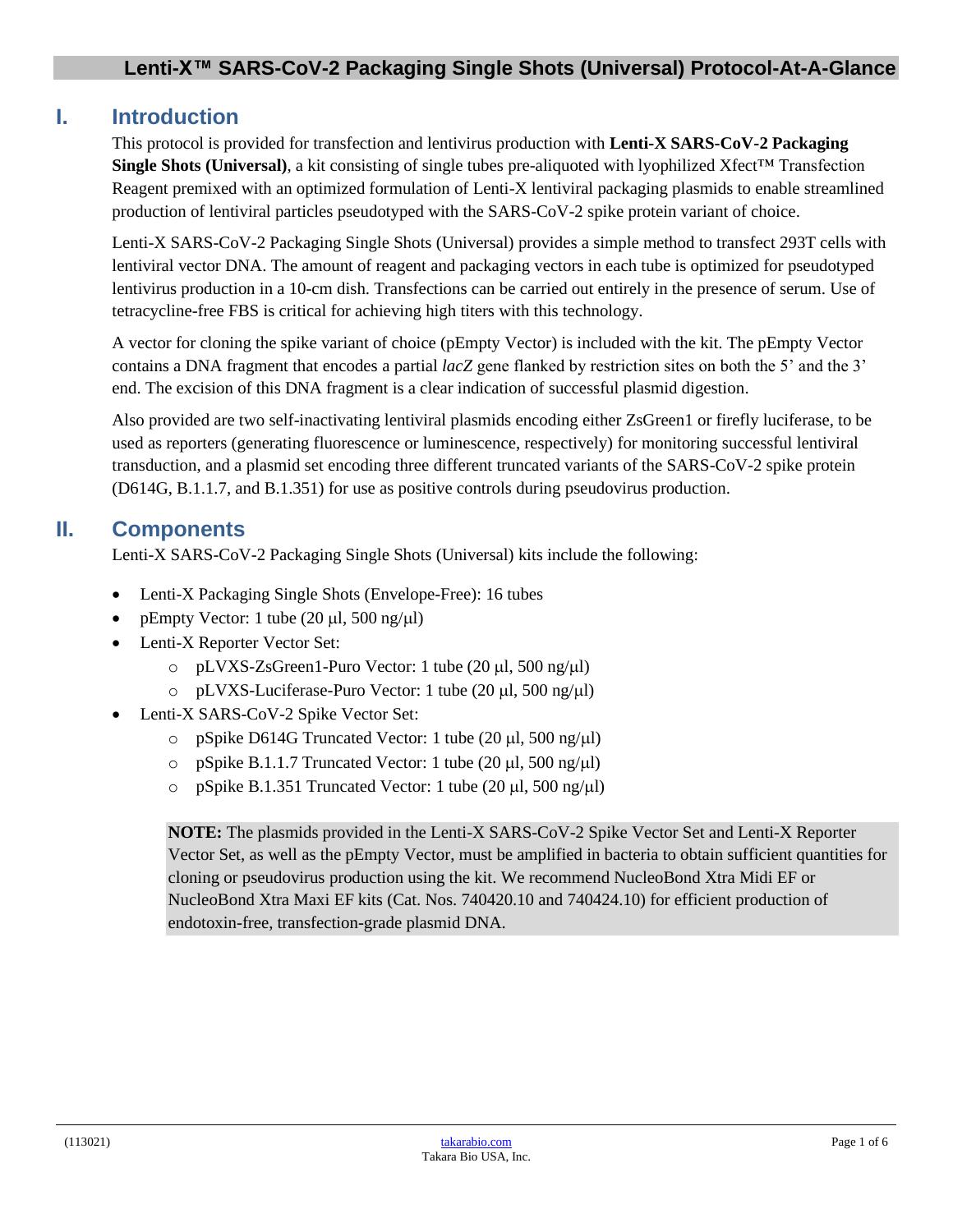# **III. General Considerations**

### **Storage and Handling**

- Store Lenti-X Packaging Single Shots (Envelope-Free) in the supplied foil pouch with the desiccant sachet at  $-20$ °C.
- Return any unused Lenti-X Packaging Single Shots (Envelope-Free) to the supplied foil pouch with the desiccant sachet, and store at –20°C.
- Store plasmids at  $-20^{\circ}$ C.

# **IV. pEmpty Vector Manipulations**

The pEmpty Vector allows for expression of the desired SARS-CoV-2 spike variant under the control of a CMV promoter. Cloning of the desired envelope protein gene sequence into the pEmpty Vector can be accomplished using In-Fusion® Snap Assembly (Cat. No. 638949) or traditional cloning techniques. The pEmpty Vector has two different regions of restriction sites flanking a small DNA fragment (partially encoding the *lacZ* gene). Please see the GenBank file for a detailed list of these restriction sites.

# **Plasmid Vector Propagation & Construction of Your Customized Spike Variant Vector**

- 1. To ensure that you have a renewable source of plasmid DNA, transform each of the plasmid vectors provided in this kit into an *E. coli* host strain, such as Stellar™ Competent Cells (Cat. No. 636763).
- 2. To purify plasmid DNA for cloning purposes, use a suitable NucleoBond or NucleoSpin kit. See [takarabio.com](http://www.takarabio.com/) for available kits and options.
- 3. Using standard cloning techniques, insert your desired envelop protein coding sequence into the pEmpty Vector's multiple cloning sites (MCS). We recommend choosing two different restriction sites, one from the 5' MCS and one from the 3' MCS that flank the *lacZ* fragment, for linearization of and cloning into the pEmpty Vector. We recommend using In-Fusion Snap Assembly for plasmid construction, which allows for directional, seamless cloning of the desired envelop protein PCR product into the linearized pEmpty Vector. In addition, the online [In-Fusion Cloning Primer Design Tool](http://www.takarabio.com/learning-centers/cloning/primer-design-and-other-tools) (www.takarabio.com/learning-centers/cloning/primer-design-and-other-tools) allows for easy and convenient primer design.

**NOTE:** the desired SARS-CoV-2 spike variant sequence (cDNA or gene fragment) may require an ATG initiation codon. In such cases, addition of a Kozak consensus ribosome binding site (Kozak, 1987) may improve expression levels, but this is generally not required.

4. Perform a midi- or maxi-scale plasmid DNA preparation for each plasmid that will be transfected into the packaging cells. For guaranteed transfection-grade plasmid DNA, we recommend using NucleoBond Xtra Midi Plus or Maxi Plus kits (Cat. Nos. 740412.10 and 740416.10).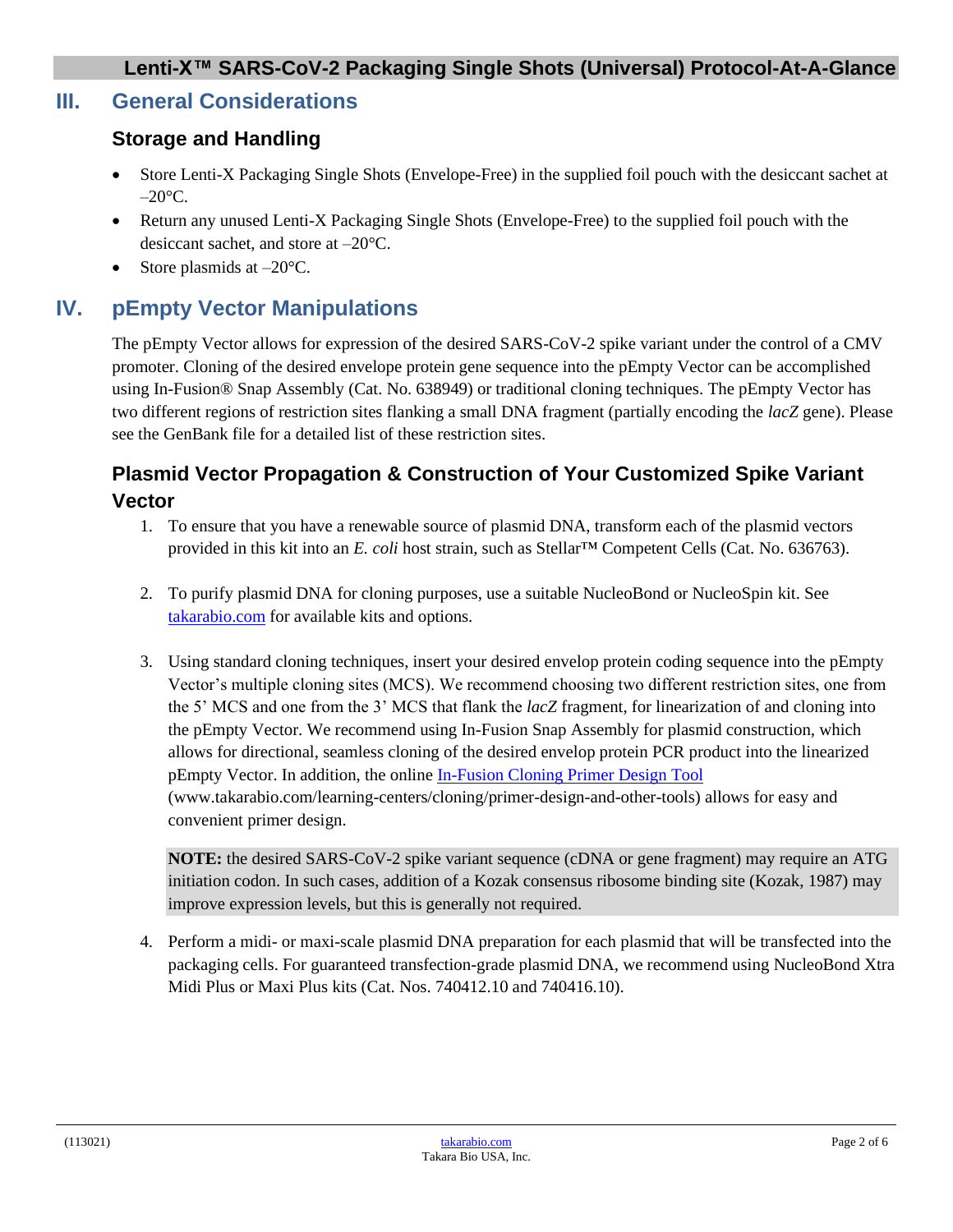# **V. Transfection and Virus Production Protocol**



**Figure 1. The Lenti-X SARS-CoV-2 Packaging Single Shots (Universal) protocol.**

**IMPORTANT:** All of the following steps should be performed in a sterile tissue culture hood. Lentivirus requires the use of a Biosafety Level 2 facility. Pseudotyped lentiviruses packaged from HIV-1-based vectors are capable of infecting human cells. Use appropriate safety precautions.

### **A. Before you begin**

- The plasmids provided in the Lenti-X Reporter Vector Set and the Lenti-X SARS-CoV-2 Spike Vector Set must be amplified in bacteria to obtain sufficient quantities for pseudovirus production using the kit. Do not start the cells until after this amplification is complete.
- Transfections should be performed using **10-cm tissue culture dishes**. Tetracycline-free FBS should be used at a final concentration of 10% in both the transfection medium and the medium used to collect the virus.



**Figure 2. Optimal density of Lenti-X 293T cells (Cat. No. 632180) at the point of transfection (left panel) and harvest (right panel), shown here using a transfer vector containing ZsGreen1.**

#### **B. Protocol**

**NOTE:** The plasmids provided in the Lenti-X Reporter Vector Set and the Lenti-X SARS-CoV-2 Spike Vector Set must be amplified in bacteria to obtain sufficient quantities for pseudovirus production using the kit.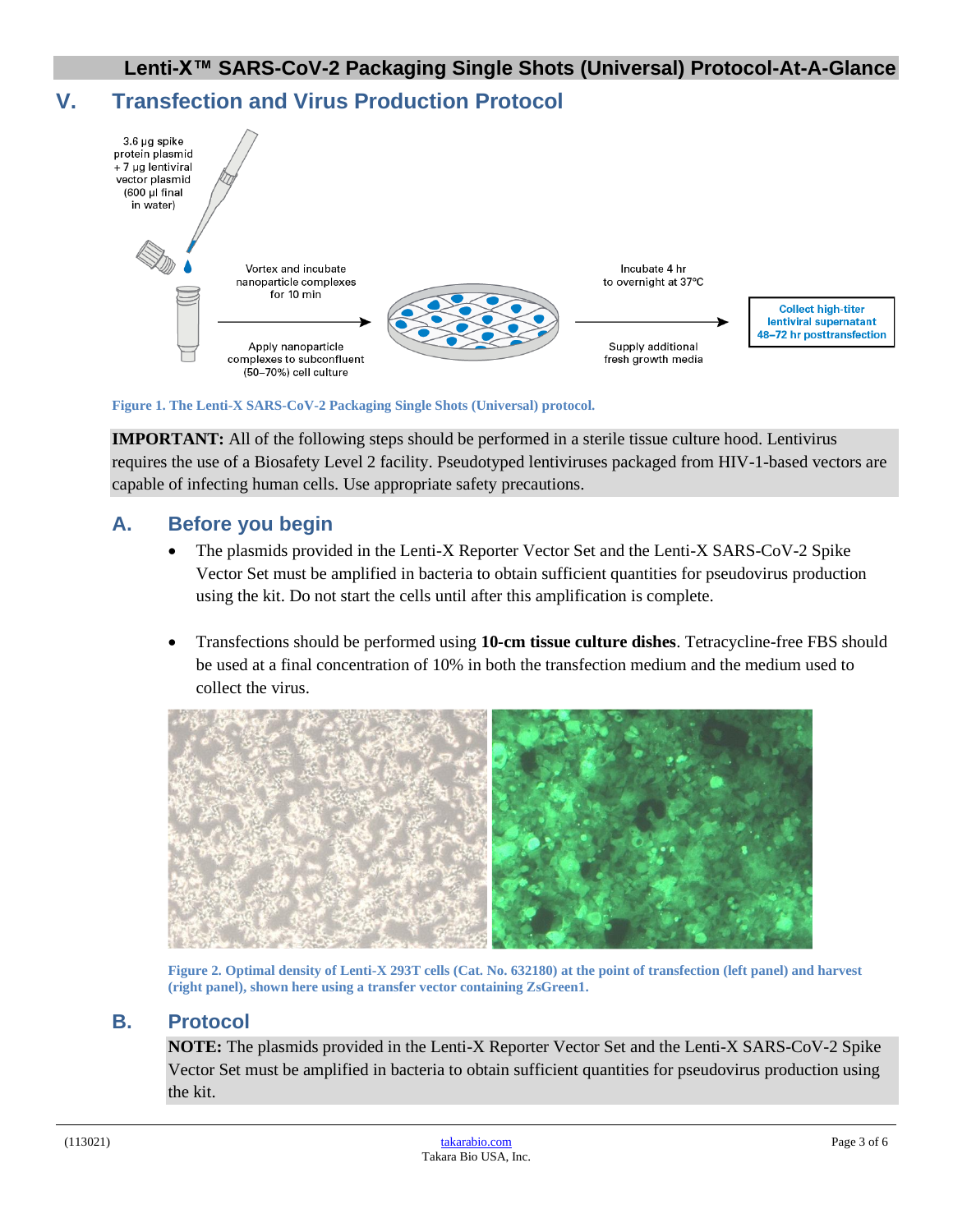### **Lenti-X™ SARS-CoV-2 Packaging Single Shots (Universal) Protocol-At-A-Glance**

- 1. Approximately 24 hr before transfection, seed 4–5 x 10<sup>6</sup> Lenti-X 293T packaging cells/10-cm plate in 8 ml of growth medium. Make sure that the cells are plated evenly. Incubate at 37°C, 5% CO<sup>2</sup> overnight. Continue to incubate the cells until you are ready to add the transfection mixture in Step 5. The cells should be 80–90% confluent at the time of transfection.
- 2. Dilute 3.6  $\mu$ g of your plasmid encoding the desired envelope protein and 7.0  $\mu$ g of your lentiviral vector plasmid DNA (pLVXS-ZsGreen1-Puro or pLVXS-Luciferase-Puro) with sterile water to a final volume of 600 µl in the same sterile, microcentrifuge tube. Mix thoroughly by vortexing.

**NOTE:** Always dilute your DNA in water prior to adding it to a tube containing Lenti-X SARS-CoV-2 Packaging Mix. (Undiluted DNA should not be mixed with the transfection reagent).

3. Add all of the diluted DNA to a tube of Lenti-X SARS-CoV-2 Packaging Mix, replace the cap, and vortex at high speed for 20 sec. The pellet should dissolve completely.

**NOTE:** In some cases, insoluble material may be visible after vortexing. This material does not affect transfection efficiency or virus yields.

4. Incubate the samples for 10 min at room temperature to allow nanoparticle complexes to form. After the 10 min incubation, centrifuge the tube for 2 sec to bring the sample to the bottom of the tube.

**NOTE:** Sample tubes can be inserted into 1.5-ml microcentrifuge tubes for a brief centrifugation.

5. Transfer the entire nanoparticle complex solution dropwise to the Lenti-X 293T packaging cells prepared in Step 1. Gently rock the plate back and forth to mix.

**NOTE:** It is normal for the medium to change color slightly upon addition of the nanoparticle complex solution.

6. Incubate the cells at 37°C, 5% CO2.

**NOTE:** A 4-hr incubation with Xfect-DNA nanoparticles is sufficient for optimal transfection. Incubation may be continued overnight for convenience but does not generally increase transfection efficiency or titer.

- 7. After incubation, add an additional 6 ml of fresh complete growth medium and incubate at 37°C, 5% CO<sup>2</sup> for an additional 24–48 hr. Virus titers will generally be highest 48 hr after the start of transfection.
- 8. Harvest the supernatants and pool similar stocks, if desired (a 48-hr sample may be stored at 4°C until a 72-hr sample is harvested).

#### **CAUTION: Supernatants contain infectious pseudovirus***.* **Use appropriate safety precautions.**

9. Centrifuge briefly (500*g* for 10 min) or filter through a 0.45-μm filter to remove cellular debris.

**NOTE:** The filter used should be made of cellulose acetate, or polysulfone (low protein binding). Do NOT use filters made of nitrocellulose. Nitrocellulose binds proteins present in lentiviral membranes and destroys the virus.

- 10. Verify virus production using Lenti-X GoStix™ Plus (for details, see th[e Lenti-X GoStix Plus](http://www.takarabio.com/resourcedocument/x98514)  [Protocol-At-A-Glance\)](http://www.takarabio.com/resourcedocument/x98514). Alternatively, titrate the virus stock, then use the virus to transduce target cells, or store at –80°C. Avoid multiple freeze/thaw cycles.
- 11. For protocols describing how to transduce your target cells or create frozen stocks, see th[e Lenti-X](http://www.takarabio.com/resourcedocument/x32774)  [Lentiviral Expression Systems User Manual.](http://www.takarabio.com/resourcedocument/x32774)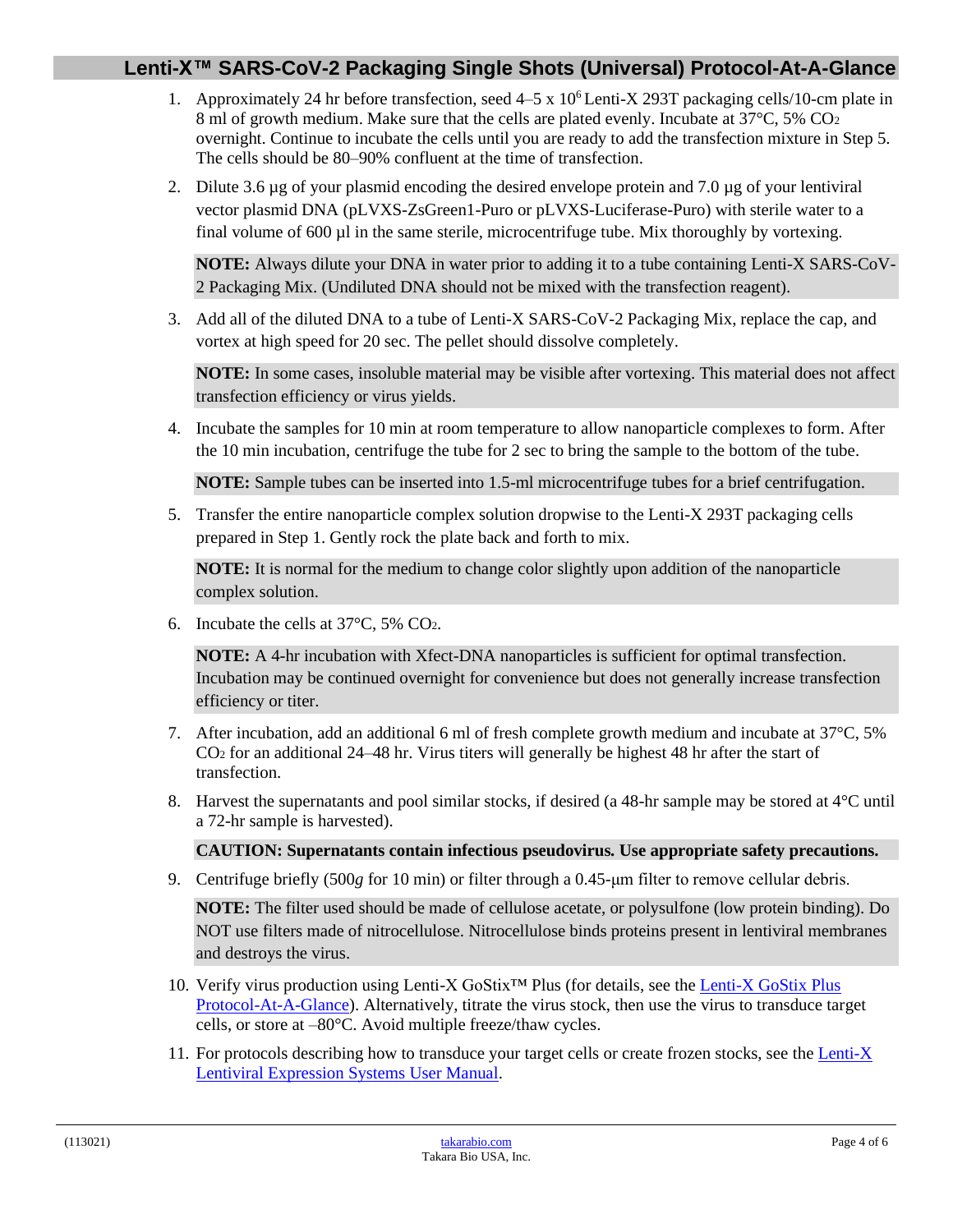### **Lenti-X™ SARS-CoV-2 Packaging Single Shots (Universal) Protocol-At-A-Glance**

### **VI. Expected Results**

Typical results are shown in Figures 3 and 4. High transduction efficiencies are observed using SARS-CoV-2 pseudovirus encoding ZsGreen or firefly luciferase produced with Lenti-X SARS-CoV-2 Packaging Single Shots (Universal) according to the protocol described in Sections IV and V. In addition, the results obtained with Lenti-X Packaging Single Shots (Universal) are comparable to those obtained with Lenti-X SARS-CoV-2 Packaging Single Shots.



**Figure 3. Transduction of ACE2 HEK293T cell line (Cat. No. 631289) using SARS-CoV-2 pseudovirus encoding ZsGreen.** Lenti-X Packaging Single Shots (Universal) was used to produce truncated SARS-CoV-2 spike B.1.1.7 pseudovirus encoding the fluorescent protein ZsGreen. Simultaneously, truncated SARS-CoV-2 spike B.1.351 pseudovirus encoding ZsGreen was produced using Lenti-X SARS-CoV-2 Packaging Single Shots (B.1.351 Spike, Truncated) (Cat. No. 631293). Concentrated supernatant (20X) from each prep (30 or 10  $\mu$ ) was used to transduce a HEK293T cell line stably expressing the human ACE2 receptor in the presence of 6  $\mu$ g/ml polybrene in 48-well plates. The transduction efficiencies for each sample were measured by flow cytometry 6 days post-transduction. The percentage of ZsGreen-positive (ZsGreen+) cells and mean fluorescence intensity (MFI) are shown.



**Figure 4. Transduction of ACE2 HEK293T cell line (Cat. No. 631289) using SARS-CoV-2 pseudovirus encoding firefly luciferase.** Lenti-X Packaging Single Shots (Universal) was used to produce truncated SARS-CoV-2 spike B.1.1.7 pseudovirus encoding firefly luciferase (dark-blue bars). Simultaneously, truncated spike SARS-CoV-2 B.1.351 pseudovirus encoding firefly luciferase was produced using Lenti-X SARS-CoV-2 Single Shots (B.1.351 Spike, Truncated) (Cat. No. 631293; light-blue bars). Concentrated supernatant (20X) from each prep (30, 20, or 10 µl) was used to transduce an HEK293T cell line stably expressing the human ACE2 receptor in the presence of 6 µg/ml polybrene in 48-well plates. HEK293T cells lacking the *ACE2* transgene were transduced to determine background luminescence levels (NC; negative control). Luminescence values for each sample were measured 6 days post-transduction.